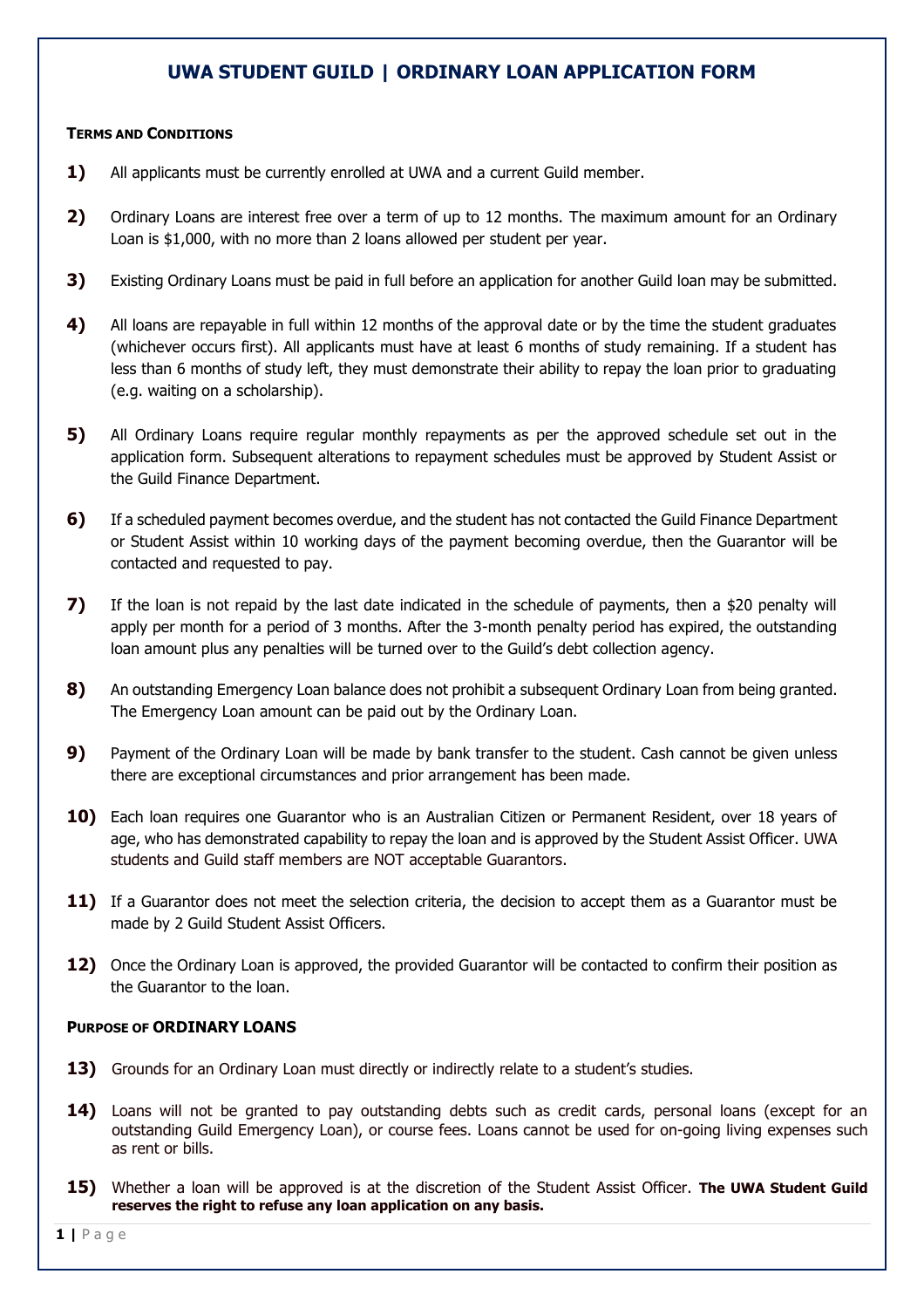#### **APPLICATION PROCESS**

- 1) Once you have completed this application form and gathered all your supporting documentation (listed on page 15), please contact a Student Assist Officer at the Guild by emailing [assist@guild.uwa.edu.au](mailto:assist@guild.uwa.edu.au) to book an appointment to lodge your paperwork.
- **2)** Your Guarantor will be contacted to confirm they are the signatory and that they are aware of their responsibilities.
- **3)** If any aspect of your loan application does not meet the Terms & Conditions, you will be contacted by a Student Assist Officer to discuss.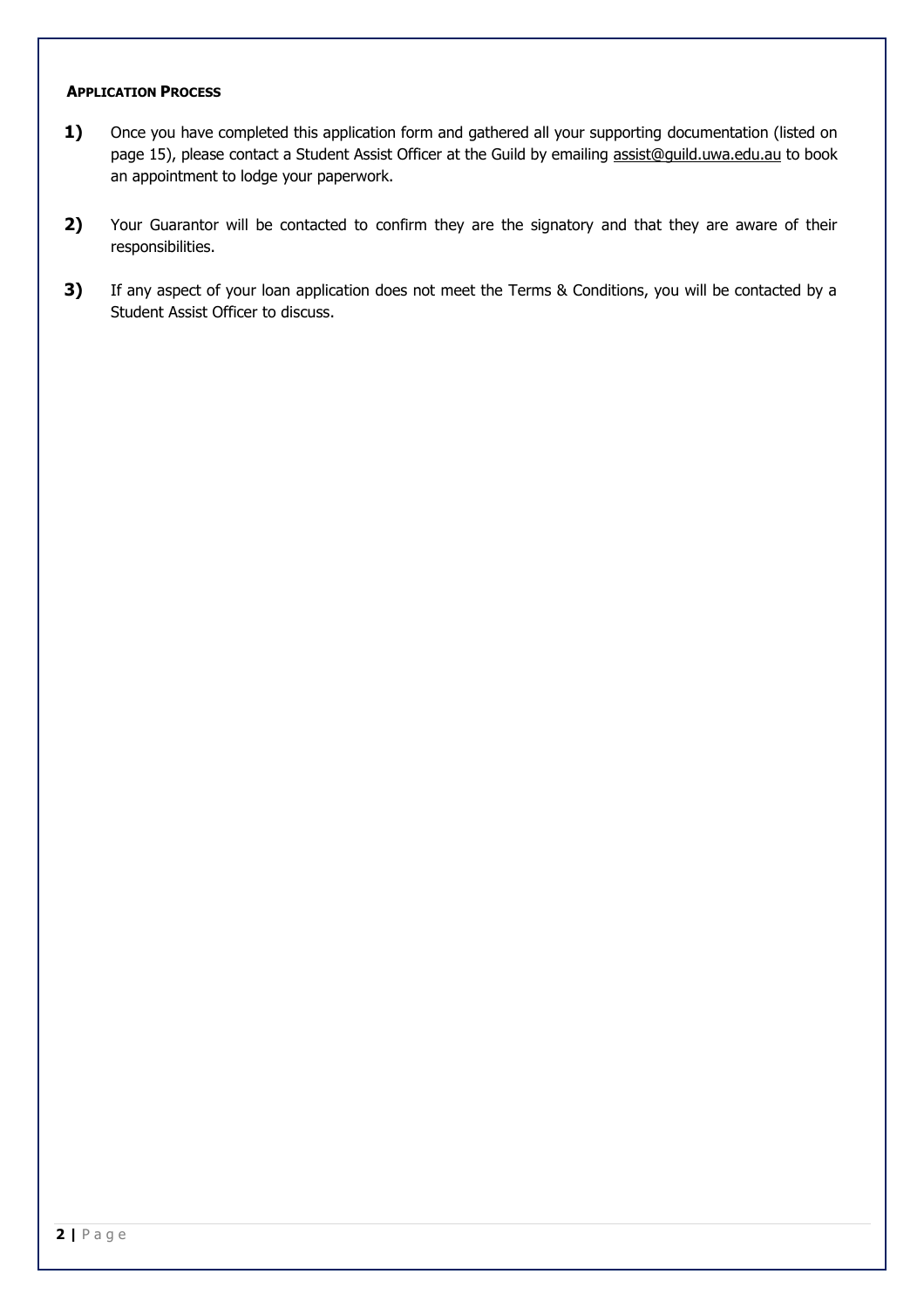| <b>UWA STUDENT</b><br>UWA STUDENT GUILD   ORDINARY LOAN APPLICATION FORM<br><b>ESTABLISHED 1913</b> |      |           |                     |
|-----------------------------------------------------------------------------------------------------|------|-----------|---------------------|
| <b>Student Number</b>                                                                               |      |           |                     |
| <b>Surname</b>                                                                                      |      |           |                     |
| <b>Given Name (s)</b>                                                                               |      |           |                     |
| <b>Address</b>                                                                                      |      |           |                     |
| <b>Mobile Number</b>                                                                                |      |           |                     |
| <b>Home Number</b>                                                                                  |      |           |                     |
| Personal Email (not student email)                                                                  |      |           |                     |
| <b>Enrolled?</b>                                                                                    |      | Yes       | No                  |
| <b>Guild Member?</b>                                                                                |      | Yes       | No                  |
| Course you are enrolled in                                                                          |      |           |                     |
| <b>Driver's License / Passport Number</b>                                                           |      |           |                     |
| <b>Course Status</b>                                                                                |      | Full Time | Part<br><b>Time</b> |
| <b>Anticipated Completion of Course</b>                                                             | Year | Sem 1     | Sem <sub>2</sub>    |
| $3   P \text{age}$                                                                                  |      |           |                     |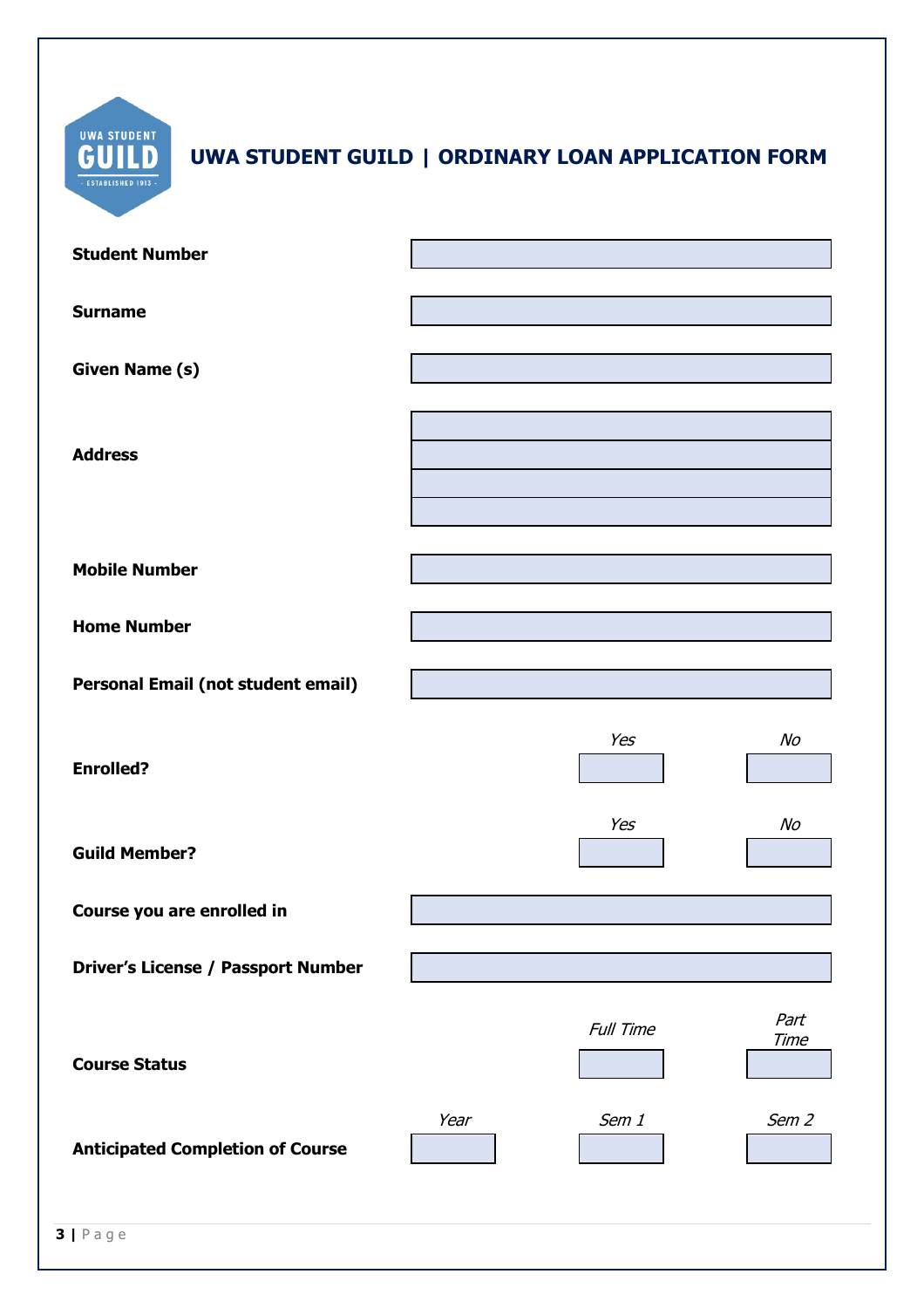# **STATEMENT OF INCOME & EXPENDITURE**

| <b>ACCOMMODATION</b>        | Cost / Fortnight | <b>PERSONAL</b>                      | Cost / Fortnight |
|-----------------------------|------------------|--------------------------------------|------------------|
| Rent (your portion)         |                  | Clothing                             |                  |
| Mortgage repayments         |                  | Beauty and hair                      |                  |
| <b>Council rates</b>        |                  | <b>Sports</b>                        |                  |
| Water rates                 |                  | Entertainment (movies, concerts etc) |                  |
| Strata rates                |                  | <b>Cultural events</b>               |                  |
| Home and contents insurance |                  | <b>Holidays</b>                      |                  |
| Maintenance or repairs      |                  | Beauty and hair                      |                  |
| Other (please specify)      |                  | Other (please specify)               |                  |
|                             |                  |                                      |                  |
| <b>TOTAL ACCOMMODATION</b>  |                  | TOTAL PERSONAL                       |                  |

| <b>EDUCATION</b>        | Cost / Fortnight | <b>HEALTH EXPENSES</b>               |
|-------------------------|------------------|--------------------------------------|
| Fees                    |                  | E.g. Health insurance, ambulance     |
| <b>SSAF</b>             |                  | cover, doctor, chemist, dentist,     |
| <b>Textbooks</b>        |                  | alternative therapies, mental health |
| Printing and stationery |                  | expenses.                            |
| Other (please specify)  |                  |                                      |
|                         |                  | <b>TOTAL HEALTH EXPENSES</b>         |
| <b>TOTAL EDUCATION</b>  |                  |                                      |

| <b>FOOD</b>              | Cost / Fortnight |
|--------------------------|------------------|
| <b>Groceries</b>         |                  |
| <b>Cigarettes</b>        |                  |
| Alcohol                  |                  |
| Dining out and takeaways |                  |
| Other (please specify)   |                  |
|                          |                  |
| <b>TOTAL FOOD</b>        |                  |

| <b>TRANSPORT</b>       | Cost / Fortnight |                                         |
|------------------------|------------------|-----------------------------------------|
| Vehicle Ioan           |                  | <b>PETS</b>                             |
| Vehicle registration   |                  | Food                                    |
| Vehicle insurance      |                  | <b>Medical</b>                          |
| Vehicle maintenance    |                  | Grooming                                |
| Fuel                   |                  | <b>Other</b>                            |
| Parking                |                  |                                         |
| Public transport       |                  | <b>TOTAL PETS</b>                       |
| Other (please specify) |                  |                                         |
|                        |                  |                                         |
| <b>TOTAL TRANSPORT</b> |                  | <b>TOTAL FORTNIGHTLY EXPENDITURE \$</b> |

| <b>INCOME</b>              | <b>Income / Fortnight</b> |
|----------------------------|---------------------------|
| Wages and salary           |                           |
| <b>Centrelink benefits</b> |                           |
| Scholarship                |                           |
| Allowances                 |                           |
| Maintenance                |                           |
| <b>Board</b>               |                           |
| Cash gifts                 |                           |
|                            |                           |
| <b>TOTAL INCOME</b>        |                           |

| <b>PERSONAL</b>                      | Cost / Fortnight |
|--------------------------------------|------------------|
| Clothing                             |                  |
| Beauty and hair                      |                  |
| <b>Sports</b>                        |                  |
| Entertainment (movies, concerts etc) |                  |
| <b>Cultural events</b>               |                  |
| <b>Holidays</b>                      |                  |
| Beauty and hair                      |                  |
| Other (please specify)               |                  |
|                                      |                  |
| <b>TOTAL PERSONAL</b>                | \$               |
|                                      |                  |

| <b>HEALTH EXPENSES</b>               | Cost / Fortnight |
|--------------------------------------|------------------|
| E.g. Health insurance, ambulance     |                  |
| cover, doctor, chemist, dentist,     |                  |
| alternative therapies, mental health |                  |
| expenses.                            |                  |
|                                      |                  |
| <b>TOTAL HEALTH EXPENSES</b>         |                  |

| <b>HOUSEHOLD</b>       | <b>Cost / Fortnight</b> |
|------------------------|-------------------------|
| Gas                    |                         |
| Electricity            |                         |
| Water                  |                         |
| Home phone             |                         |
| Mobile phone           |                         |
| <b>Internet</b>        |                         |
| Other (please specify) |                         |
|                        |                         |
| <b>TOTAL HOUSEHOLD</b> | G                       |

| Cost / Fortnight |
|------------------|
|                  |
|                  |
|                  |
|                  |
|                  |
|                  |
|                  |

**4 |** P a g e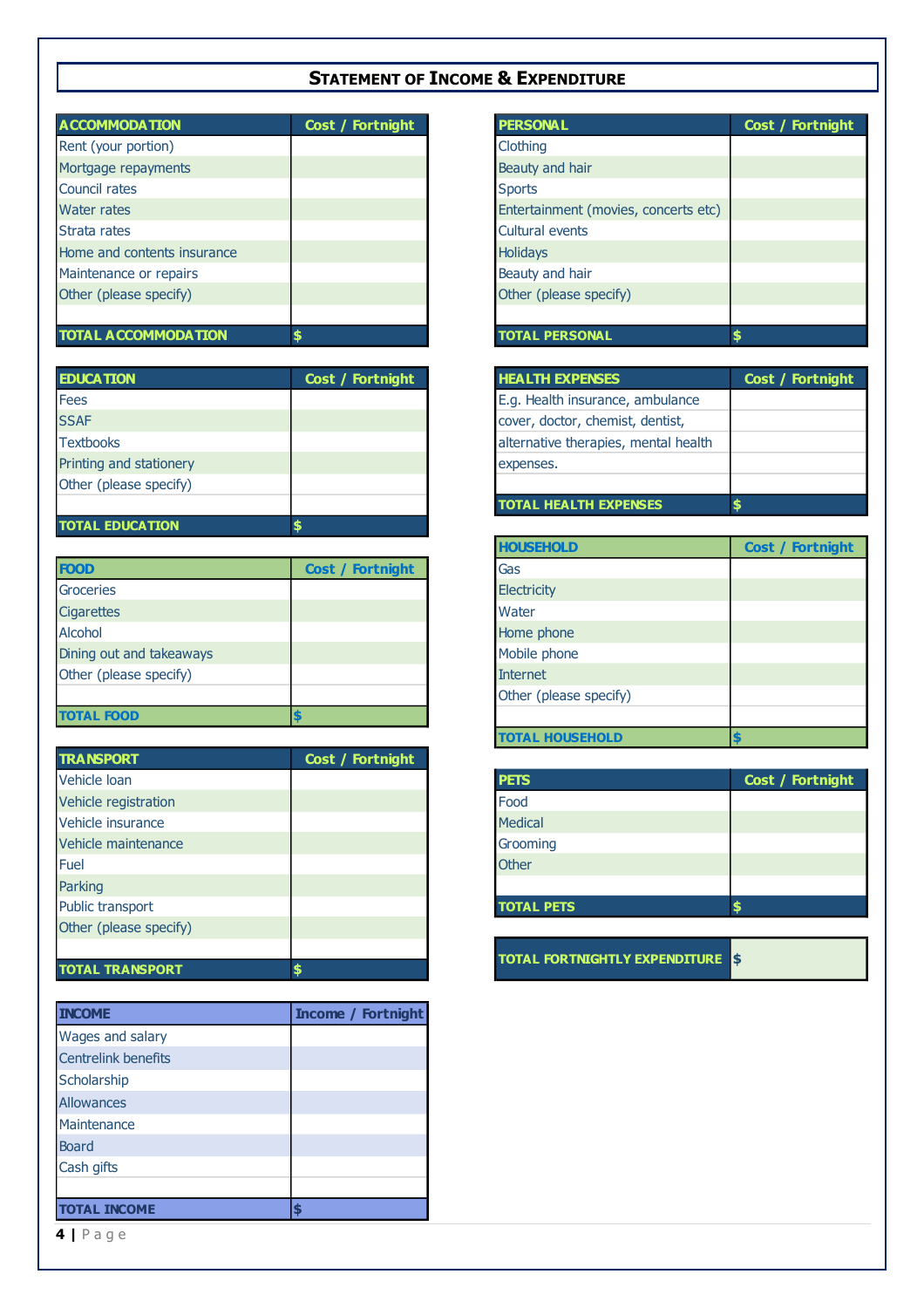## **STATEMENT OF FINANCIAL POSITION**

| <b>FIXED ASSETS</b>       | <b>FINA NCIA L ASSETS</b>     |  |
|---------------------------|-------------------------------|--|
| House / property          | Bank account 1                |  |
| Home / property contents  | Bank account 2                |  |
| Motor vehicle 1           | <b>Bank account 3</b>         |  |
| Motor vehicle 2           | <b>Savings</b>                |  |
| Plant / equipment         | <b>Investments</b>            |  |
| Other (please specify)    | Other (please specify)        |  |
|                           |                               |  |
| <b>TOTAL FIXED ASSETS</b> | <b>TOTAL FINANCIAL ASSETS</b> |  |

| <b>LIABILITIES</b>                                           | <b>BALANCE \$</b> | <b>F/N REPAYMENT \$</b> |
|--------------------------------------------------------------|-------------------|-------------------------|
| <b>Centrelink</b>                                            |                   |                         |
| Total all credit cards                                       |                   |                         |
| Afterpay balance                                             |                   |                         |
| Zip Pay balance                                              |                   |                         |
| Total all store cards (e.g. Myer)                            |                   |                         |
| <b>Fines</b>                                                 |                   |                         |
| Tax debt                                                     |                   |                         |
| Personal loan                                                |                   |                         |
| High interest loans (e.g. Nimble, Wallet Wizard)             |                   |                         |
| Any other loan                                               |                   |                         |
| Hire agreements                                              |                   |                         |
| Outstanding bills (phone, internet, gas, electricity, water) |                   |                         |
| Any other outstanding bills                                  |                   |                         |
| <b>Bond assistance</b>                                       |                   |                         |
| Other (please specify)                                       |                   |                         |
|                                                              |                   |                         |
| <b>LIABILITIES</b>                                           |                   |                         |

| <b>TOTAL ASSETS</b>      | <b>Total fixed assets</b>     |  |
|--------------------------|-------------------------------|--|
|                          | <b>Total financial assets</b> |  |
|                          | <b>TOTAL ASSETS</b>           |  |
|                          |                               |  |
| <b>TOTAL LIABILITIES</b> | <b>TOTAL LIABILITES</b>       |  |

| <b>NET</b> | <b>SETS</b><br>TOT. | . . |
|------------|---------------------|-----|
|            |                     |     |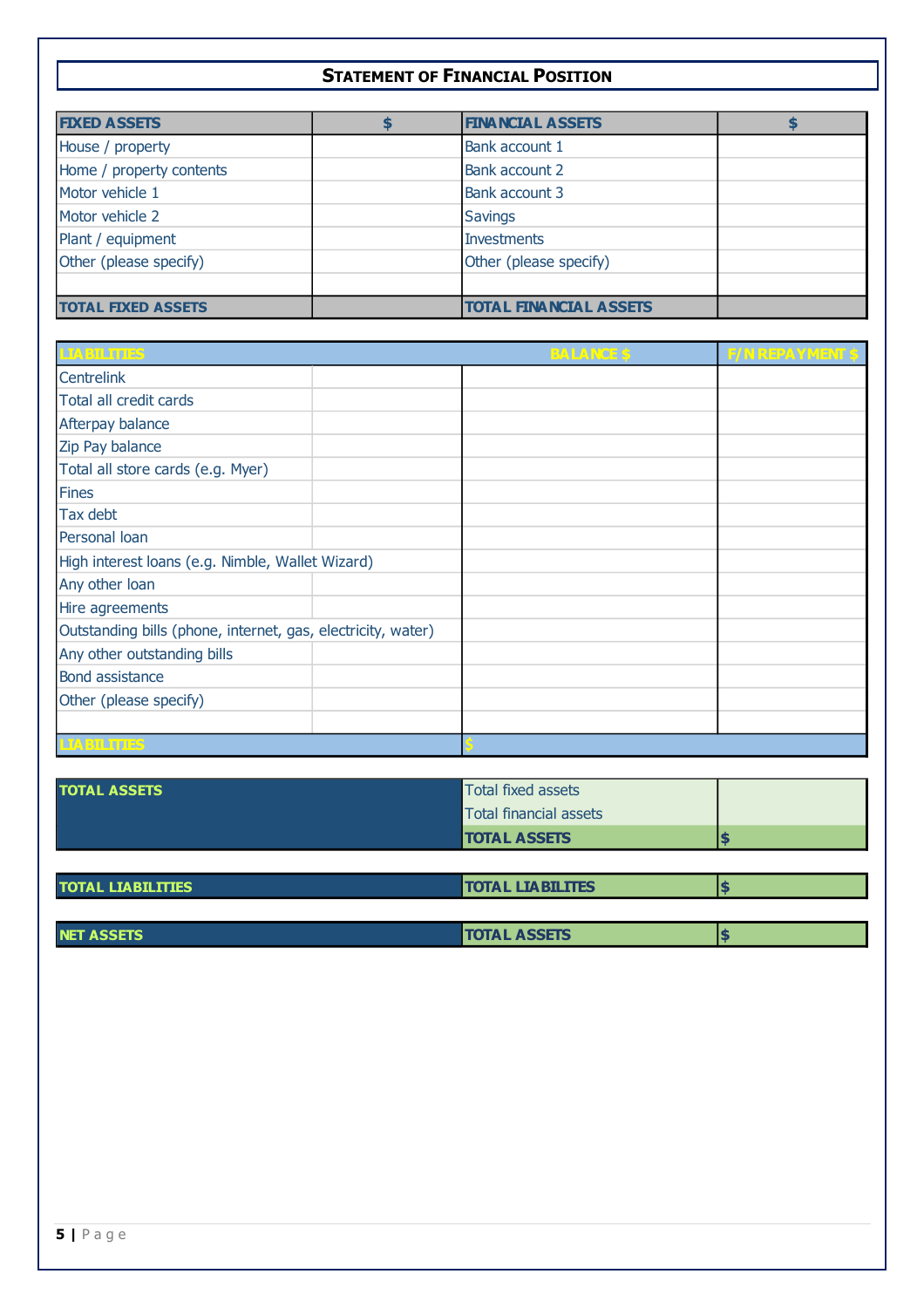| <b>LOAN HISTORY</b>                                          |     |                |
|--------------------------------------------------------------|-----|----------------|
|                                                              |     |                |
| Have you had a loan from the Guild before?                   | Yes | N <sub>O</sub> |
|                                                              |     |                |
|                                                              | Yes | N <sub>O</sub> |
| Do you owe any money to the Guild for outstanding loans?     |     |                |
| If so, please give details:                                  |     |                |
|                                                              |     |                |
|                                                              |     |                |
|                                                              |     |                |
|                                                              | Yes | $N_O$          |
| Have you applied for a loan/credit card from another lender? |     |                |
|                                                              |     |                |
| If so, please give details:                                  |     |                |
|                                                              |     |                |
|                                                              |     |                |
|                                                              |     |                |
|                                                              |     |                |
|                                                              |     |                |
|                                                              |     |                |
|                                                              |     |                |
|                                                              |     |                |
|                                                              |     |                |
|                                                              |     |                |
|                                                              |     |                |
|                                                              |     |                |
|                                                              |     |                |
|                                                              |     |                |
|                                                              |     |                |
|                                                              |     |                |
|                                                              |     |                |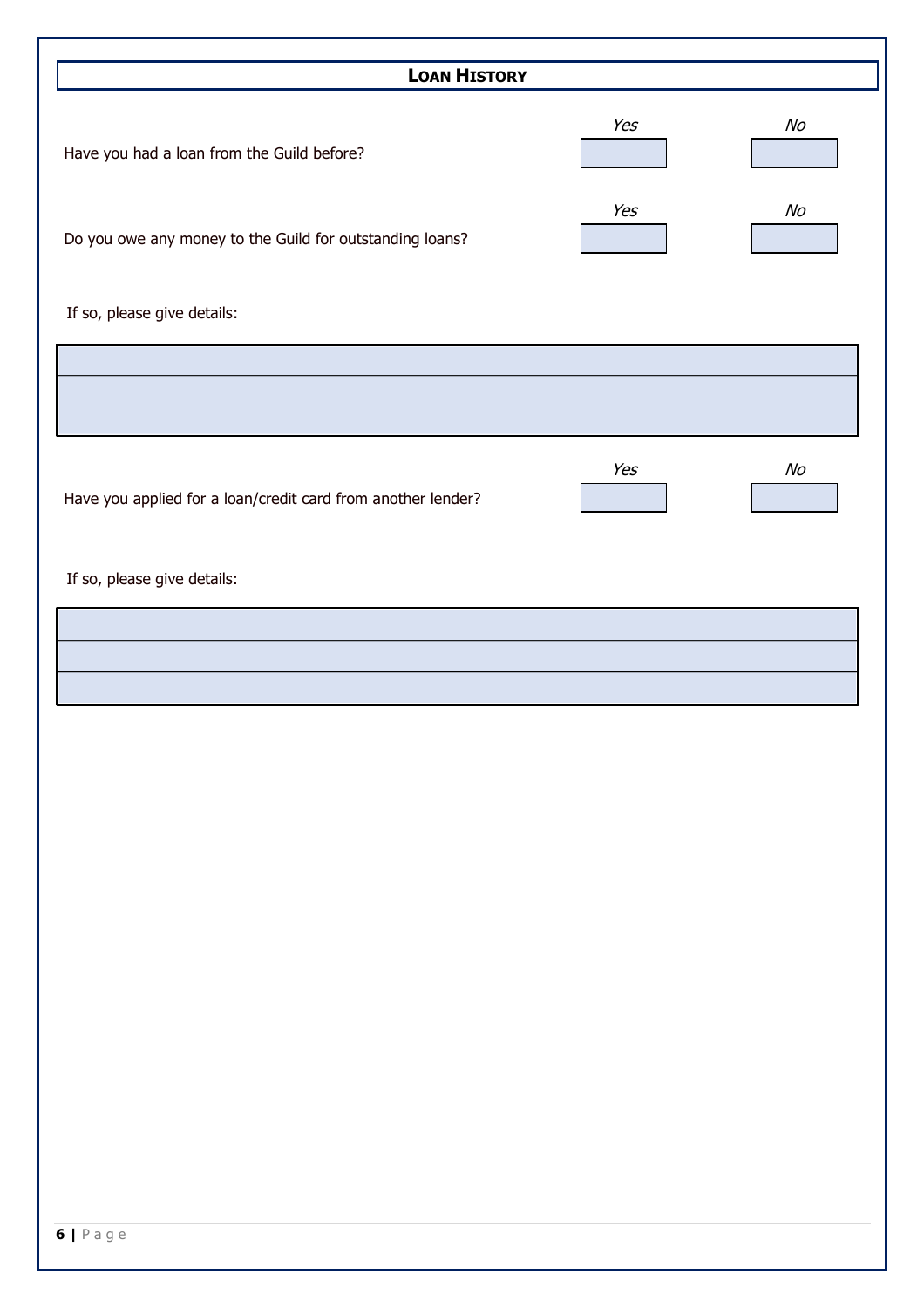# **LOAN APPLICATION DETAILS**

**\$**

What amount of financial assistance are you requesting? (Up to \$1,000)

For what purpose do you require the loan? (Documentation for the purpose of the loan will need to be provided with your application).

Please provide a statement to support your application: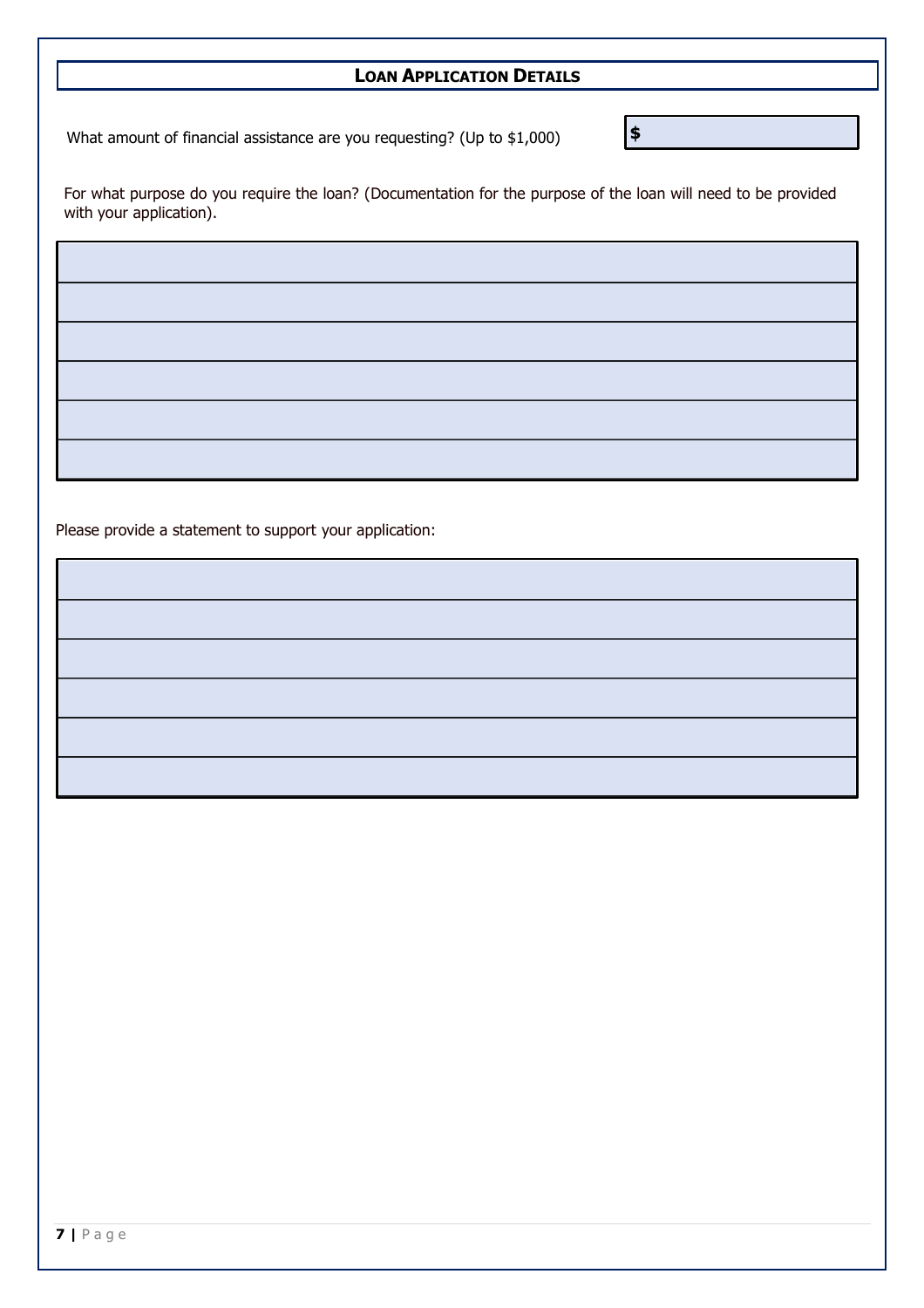#### **TERMS OF THE LOAN & LOAN REPAYMENT SCHEDULE**

I \_ \_ \_ \_ \_ \_ \_ \_ \_ \_ \_ \_ \_ \_ \_ \_ \_ \_ \_ \_ (student name), undertake to repay the full amount of \$\_ \_ \_ \_ \_ \_ to the UWA Guild of Undergraduates, as per the payment plan detailed below:

| <b>DATE</b> | <b>AMOUNT</b> |
|-------------|---------------|
|             |               |
|             |               |
|             |               |
|             |               |
|             |               |
|             |               |
|             |               |
|             |               |
|             |               |
|             |               |
|             |               |
|             |               |

Please read and initial in the box beside each condition listed below to confirm your understanding and agreement.

| <b>STUDENT</b> | If I am unable to make a scheduled repayment on time, I understand that I must contact Guild Finance<br>within 3 University working days at finance@quild.uwa.edu.au or 6488 2296.                          |
|----------------|-------------------------------------------------------------------------------------------------------------------------------------------------------------------------------------------------------------|
| <b>STUDENT</b> | I am aware that failure to do so may result in my Guarantor being contacted and held liable for the<br>amount owing including any penalty.                                                                  |
| <b>STUDENT</b> | I understand that a \$20/month penalty for a period of 3 months will accrue if the loan is not repaid<br>by the last date above (starting 1 month after the last date with the penalty not exceeding \$60). |
| <b>STUDENT</b> | I understand that after this period of 3 months has expired, the outstanding loan plus any penalties<br>will be transferred to the Guild's debt collection agency.                                          |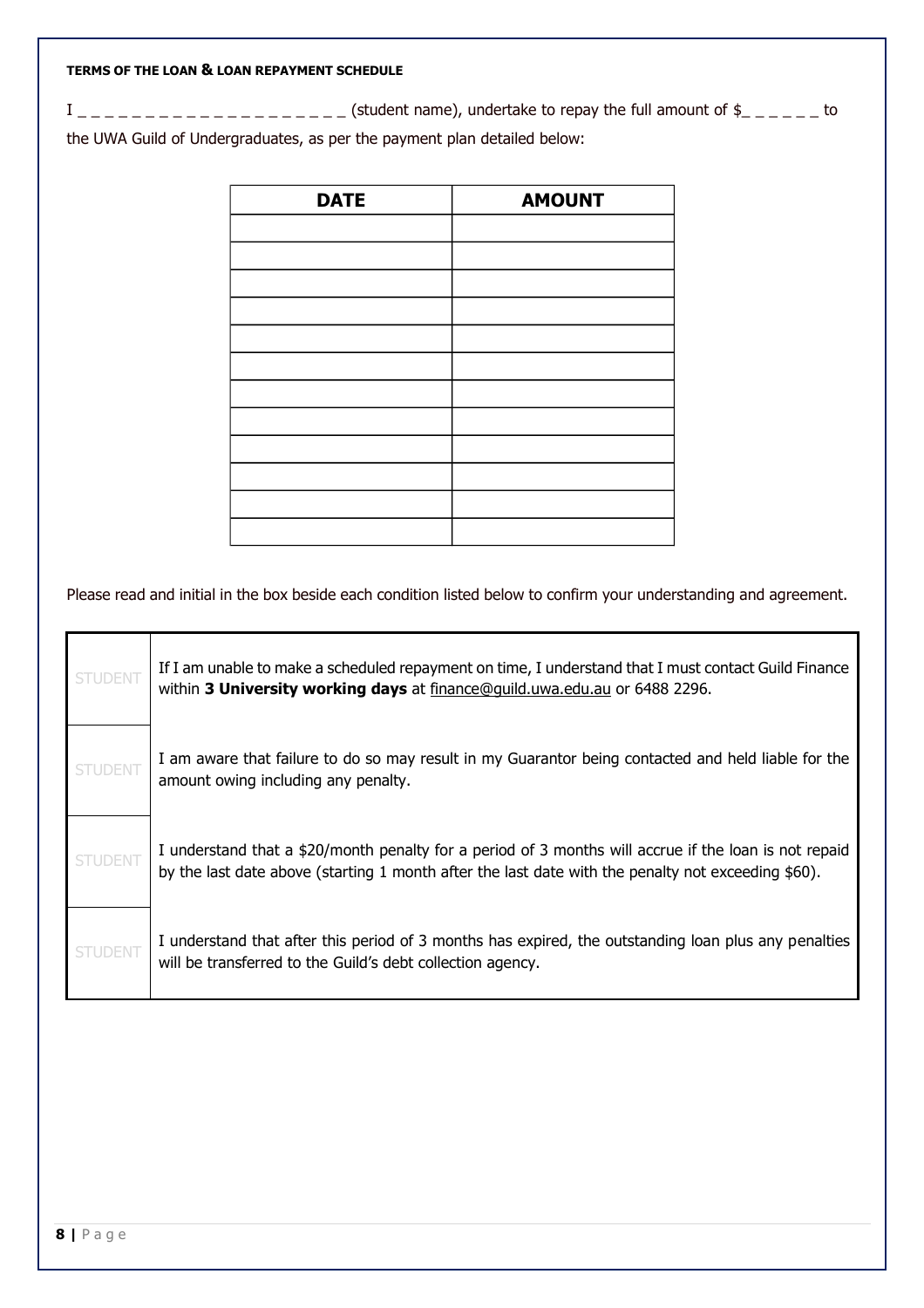#### **STUDENT DECLARATION**

I agree to the terms of this loan and declare that the information provided is accurate to the best of my knowledge at the time of lodging the application.

I am aware that it is an offence to make a declaration knowing it is false.

| Date:                                                                  |  |
|------------------------------------------------------------------------|--|
| <b>Borrower Signature:</b>                                             |  |
| <b>Name of witness:</b><br>(See list below of persons able to witness) |  |
| <b>Signed witness:</b>                                                 |  |
| <b>Address of witness:</b>                                             |  |
|                                                                        |  |
|                                                                        |  |

## **Please circle applicable category.**

An authorised witness can be any of those listed below:

| Academic                      | <b>Industrial Organisation Secretary</b> | Physiotherapist                        |
|-------------------------------|------------------------------------------|----------------------------------------|
| Accountant                    | Insurance Broker                         | Podiatrist                             |
| Architect                     | Justice of the Peace                     | Police Officer                         |
| Australian Consular Officer   | Lawyer                                   | Postmaster                             |
| Australian Diplomatic Officer | Local government CEO / Deputy CEO        | Psychologist                           |
| <b>Bailiff</b>                | Local Government Counsellor              | <b>Public Notary</b>                   |
| <b>Bank Manager</b>           | Loss Adjuster                            | Public Servant (State or Commonwealth) |
| <b>Chartered Secretary</b>    | Marriage Celebrant                       | Real Estate Agent                      |
| Chiropractor                  | <b>Medical Practitioner</b>              | Settlement Agent                       |
| Company Auditor or Liquidator | Member of Parliament                     | Sheriff or Deputy Sheriff              |
| Court Officer                 | Minister of Religion                     | Surveyor                               |
| Defence Force Officer         | <b>Nurse</b>                             | Teacher                                |
| Dentist                       | Optometrist                              | <b>Tribunal Officer</b>                |
| Electorate Officer            | Patent Attorney                          | Veterinary Surgeon                     |
| Engineer                      | Pharmacist                               |                                        |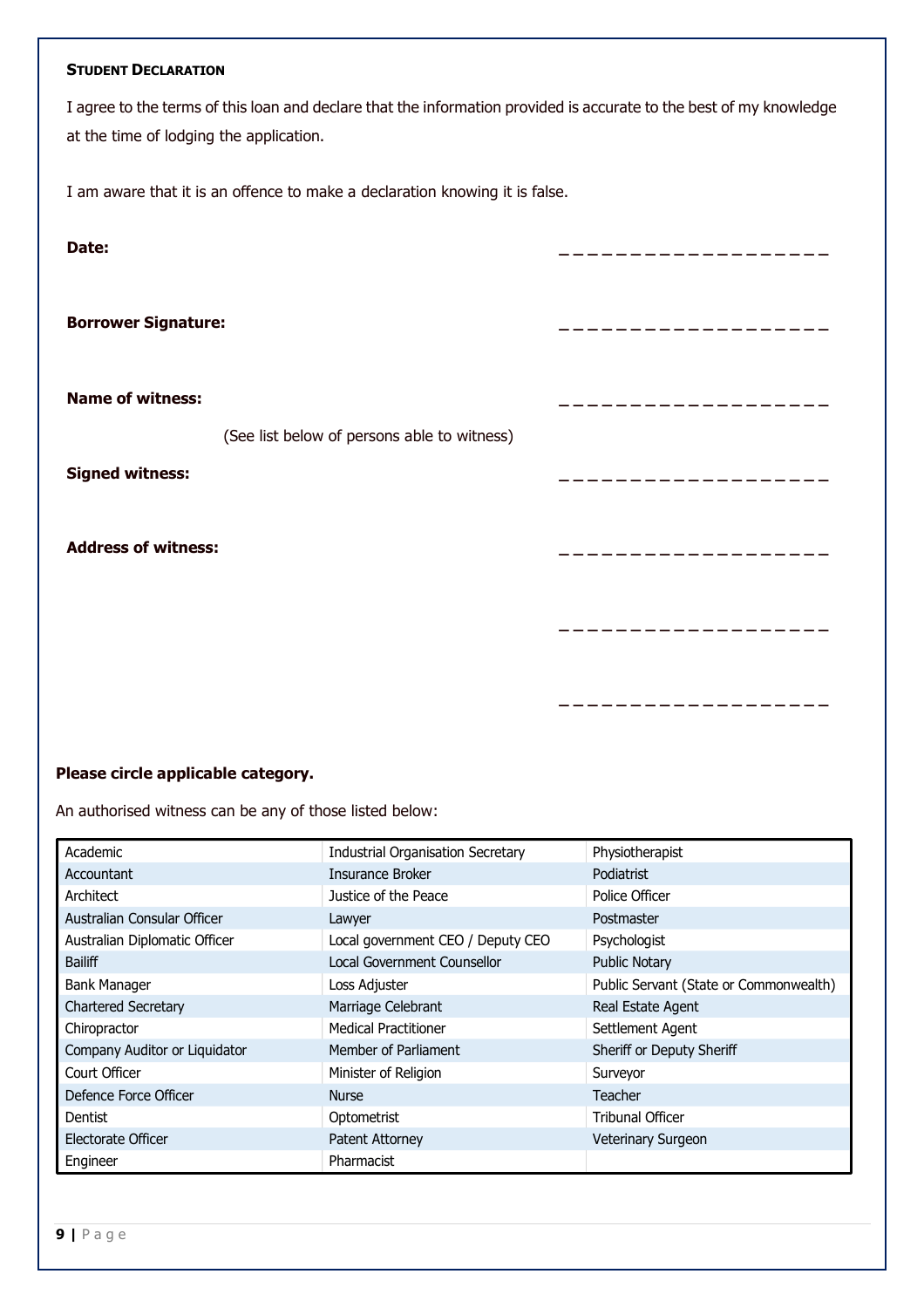#### **GUARANTOR**

You must provide one Guarantor for this loan.

- They must be an Australian citizen or have permanent residence status AND
- They must be aged 18 years or older.
- They must not be a University student or a Guild staff member.
- They must be able to repay the loan.

Please ask them to complete the Guarantor form, which must be witnessed by an authorised witness.

Remember to inform your Guarantor that if you are late making a scheduled loan repayment and have not contacted the Guild Finance Office, they will be contacted and required to pay the amount owing, including any penalties.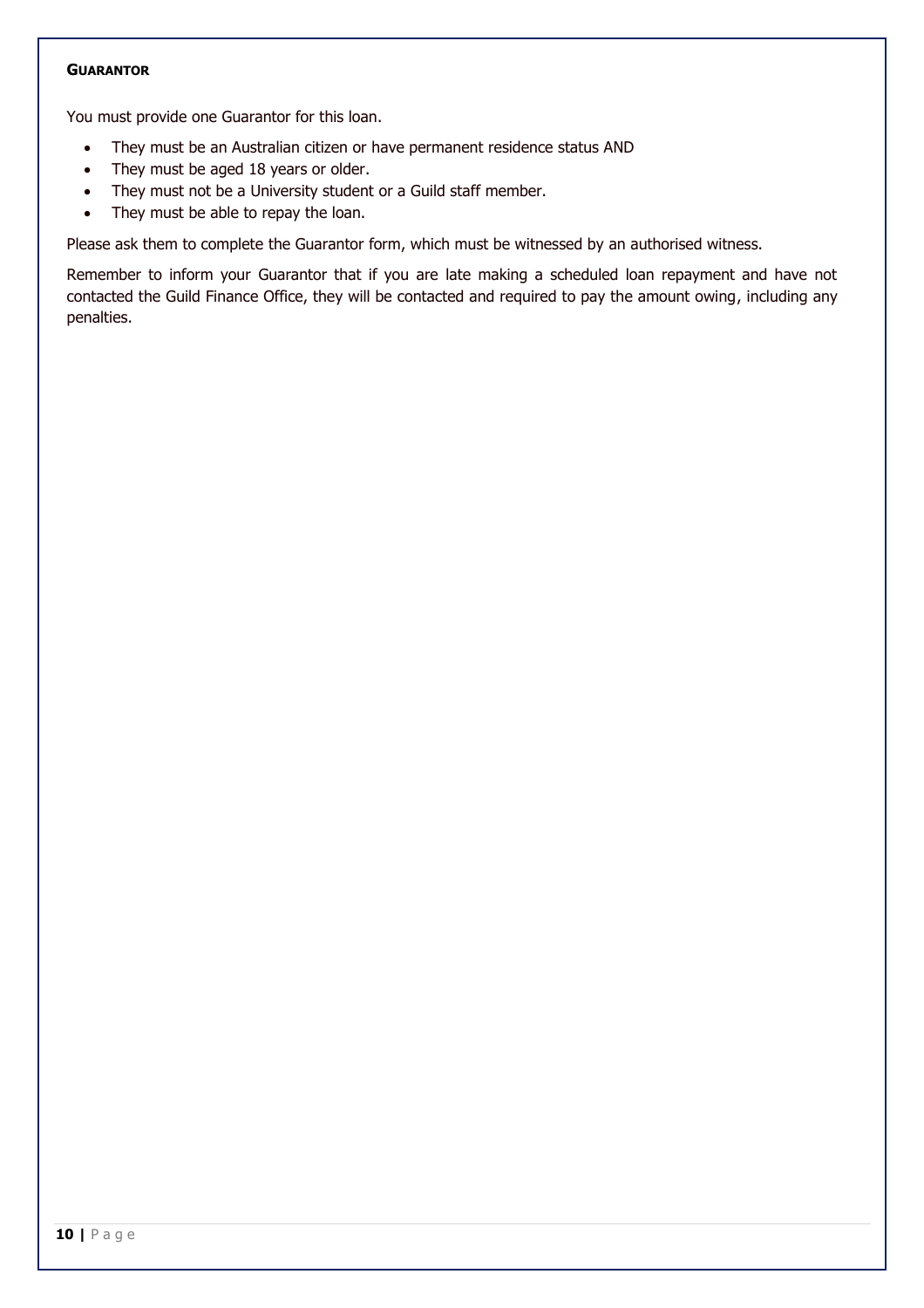| UWA STUDENT GUILD ORDINARY LOAN   GUARANTOR FORM                                            |              |  |
|---------------------------------------------------------------------------------------------|--------------|--|
| <b>Surname</b>                                                                              |              |  |
| <b>Given Name (s)</b>                                                                       |              |  |
| <b>Residential Address</b>                                                                  |              |  |
| <b>Previous Residential Address</b><br>(if current address less than 3 years)               |              |  |
| <b>Mobile Number</b>                                                                        |              |  |
| <b>Home Number</b>                                                                          |              |  |
| <b>Email</b>                                                                                |              |  |
| <b>Name &amp; Address of Current Employer</b>                                               |              |  |
| Length of time with this employer                                                           | mnths<br>yrs |  |
| <b>Name &amp; Address of Previous Employer</b><br>(if current employment less than 3 years) |              |  |
| Length of time with this employer                                                           | mnths<br>yrs |  |
| <b>Driver's License / Passport Number</b>                                                   |              |  |
| <b>Date of Birth</b>                                                                        |              |  |
|                                                                                             |              |  |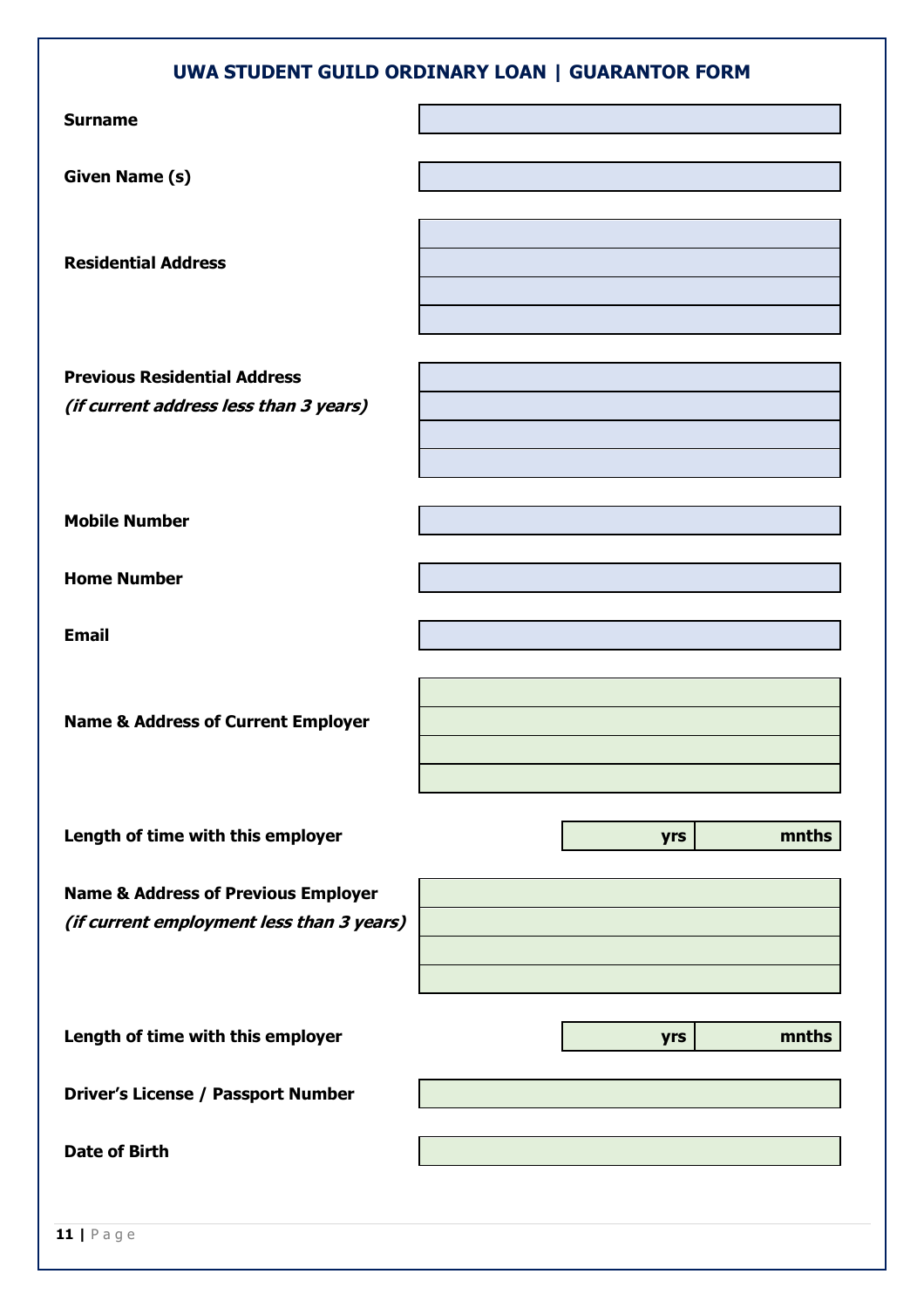| <b>Applicant Name</b>                                                                                |    |
|------------------------------------------------------------------------------------------------------|----|
| <b>Relationship to the Applicant</b>                                                                 |    |
| <b>Loan Amount</b>                                                                                   | \$ |
| As you will be contacted to confirm your<br><b>Guarantor status please provide the</b><br>following: |    |
| <b>Best Contact Method</b>                                                                           |    |
| <b>Best Contact Time / Day</b>                                                                       |    |

- **1)** Should the UWA Student Guild approve the loan to the applicant, I approve my status as Guarantor of the loan.
- **2)** I agree to be liable to the outstanding balance plus any applicable penalty amounts in the event of the applicant's non-repayment.
	- $\Rightarrow$  Such liability shall arise when the applicant defaults on the agreed schedule of payments and has not mad alternative arrangements with Guild Finance.
	- $\Rightarrow$  If the loan is not repaid by the last scheduled payment, a penalty shall accrue at \$20/month for a period of 3 months, with the penalty not exceeding \$60. The first date for the application of this penalty will be 1 month after the last scheduled payment.
- **3)** Should the UWA Student Guild approve the loan to the applicant, I agree to notify the UWA Student Guild of any change to my contact details within 10 working days.
- **4)** I warrant that I have a permanent residence in Australia, that I am 18 years or older, and that I am in receipt of an adequate regular income in order to undertake the repayment of the outstanding balance, together with any penalty applied, in the event that the applicant defaults on the loan.
- **5)** I am aware that it is an offence to make a declaration knowing it is false.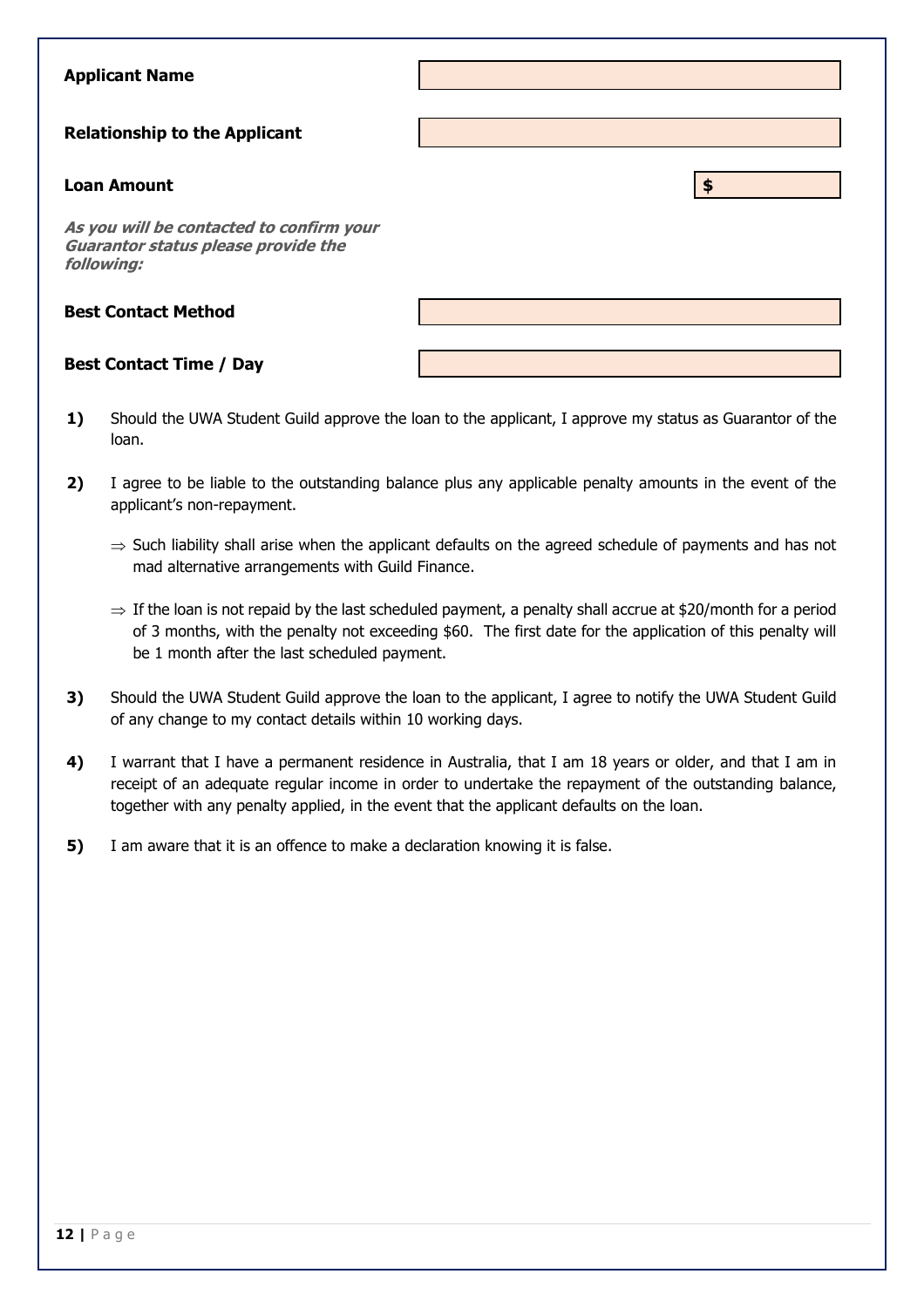| Date:                      |                                             |                   |
|----------------------------|---------------------------------------------|-------------------|
| <b>Signed Guarantor:</b>   |                                             | ----------------- |
| <b>Name of witness:</b>    | (See list below of persons able to witness) |                   |
| <b>Signed witness:</b>     |                                             |                   |
| <b>Address of witness:</b> |                                             | . <u>.</u> .      |
|                            |                                             |                   |
|                            |                                             |                   |

# **Please circle applicable category.**

An authorised witness can be any of those listed below:

| Academic                      | <b>Industrial Organisation Secretary</b> | Physiotherapist                        |
|-------------------------------|------------------------------------------|----------------------------------------|
| Accountant                    | Insurance Broker                         | Podiatrist                             |
| Architect                     | Justice of the Peace                     | Police Officer                         |
| Australian Consular Officer   | Lawyer                                   | Postmaster                             |
| Australian Diplomatic Officer | Local government CEO / Deputy CEO        | Psychologist                           |
| <b>Bailiff</b>                | Local Government Counsellor              | <b>Public Notary</b>                   |
| <b>Bank Manager</b>           | Loss Adjuster                            | Public Servant (State or Commonwealth) |
| <b>Chartered Secretary</b>    | Marriage Celebrant                       | Real Estate Agent                      |
| Chiropractor                  | <b>Medical Practitioner</b>              | Settlement Agent                       |
| Company Auditor or Liquidator | Member of Parliament                     | Sheriff or Deputy Sheriff              |
| Court Officer                 | Minister of Religion                     | Surveyor                               |
| Defence Force Officer         | <b>Nurse</b>                             | Teacher                                |
| Dentist                       | Optometrist                              | <b>Tribunal Officer</b>                |
| Electorate Officer            | Patent Attorney                          | Veterinary Surgeon                     |
| Engineer                      | Pharmacist                               |                                        |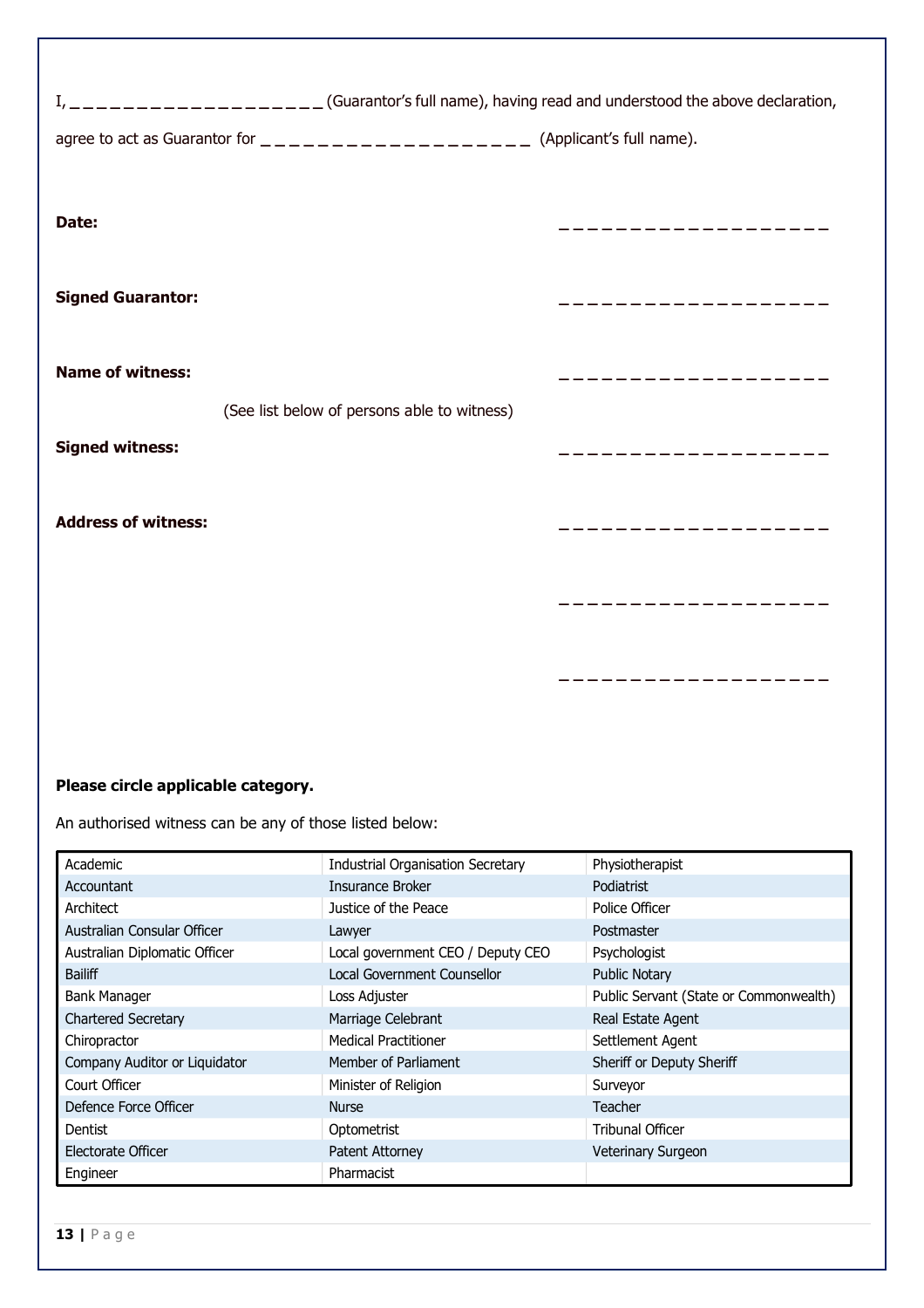#### **SUPPORTING DOCUMENTATION**

You will need to provide supporting documentation with your application. Documentary evidence is required for all sections.

For each type of evidence you are providing, please tick the box.

#### **Purpose of the Loan**

 $\Box$  E.g. Dental quote, textbook list.

#### **Bank Transactions**

 $\Box$  Current itemized bank transactions from ALL accounts for a minimum of 2 months.

## **Proof of Identity – choose ONE only and TICK**

- □ Student ID Card.
- Driver's License.
- □ Passport.

## **Residential Status – choose ONE only and TICK**

- □ Rental Agreement.
- Rent Receipts.
- D Letter from Landlord.
- $\Box$  Other:

## **Proof of Income – choose ONE only and TICK**

- □ Centrelink Statement.
- $\Box$  Payslips for at least 1 month.
- □ Scholarship Documentation.
- Other: \_\_\_\_\_\_\_\_\_\_\_\_\_\_\_\_\_\_\_\_\_\_\_\_\_\_

#### **Proof of Expenses – choose ONE only and TICK**

- Gas Bill.
- Electricity Bill.
- □ Telephone/Mobile Phone Bill.
- $\Box$  Other: